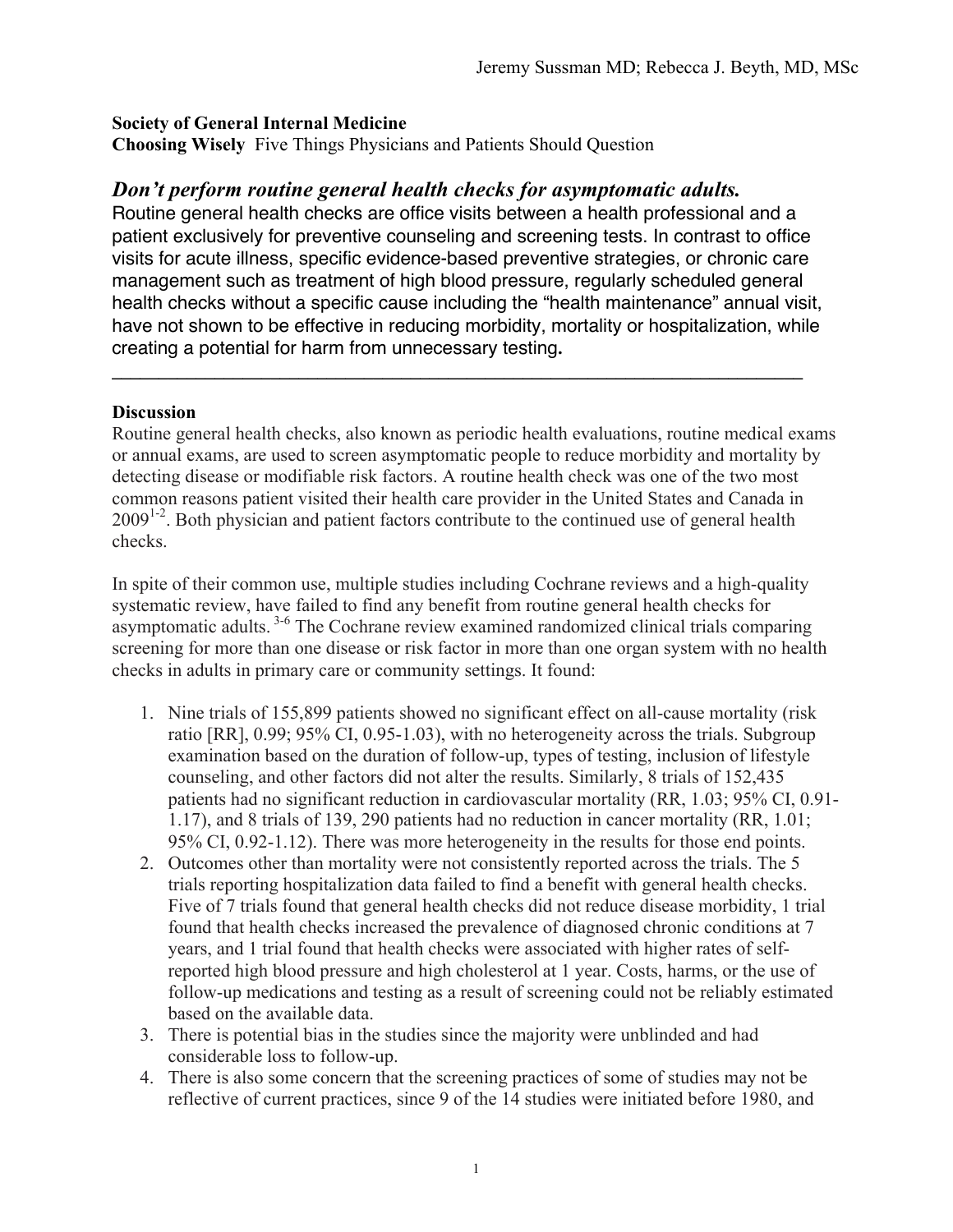the most recent was in 1992. However, most evaluated common screening practices that have not changed much over the years (height, weight, visual acuity, blood pressure, blood work, physical exam, urinalysis, and questionnaires to establish risk factors).

5. An earlier review by Boulware and colleagues<sup> $6$ </sup> used a slightly different definition of a general health check, but also included observational studies. The authors reported that general health checks compared to usual care had no effect on mortality, disability and hospitalizations. However, the review did conclude that general health checks may improve the delivery of preventative health care and decrease patient worry. The Krogsbøll review identified 2 trials that found no benefit on decreasing worry while the Boulware review identified one trial that found benefit.

Although this data has limitations, there is no convincing evidence that general health checks are beneficial in terms of disease-specific mortality, morbidity, or hospitalization. Other subjective benefits (increased trust or decreased worry) are not known. National expert panels such as the Canadian Task Force on Periodic Health Examination in  $1979<sup>7</sup>$  and the United States Preventative Service Task Force in 1989<sup>8</sup> have recommended against annual general health checks and instead recommend focused evidence-based health checks tailored by patient-specific risk factors.

These studies refer exclusively to general health checkups in asymptomatic adults. This recommendation does not include visits for acute illnesses, the follow-up of chronic conditions or visits for the purposes of evidence-based screening. Having an established relationship with a primary care provider that includes regular contact allows for focused discussions on evidencebased recommendations that are tailored to the individual patient. Thus, healthcare providers should consider placing more emphasis on evidence-based and patient-specific interventions as opposed to population-based routine general health checks.

## **References**

- 1. Centers for Disease Control and Prevention. Ambulatory care use and physician visits. http://www.cdc.gov/nchs/fastats/docvisit.htm
- 2. IMS Brogan. Disease dynamics in 2010: insight and outlook from IMS Health. Canadian Pharmaceutical Marketing 2010 April:35-6. http://stacommunications.com/journals/cpm/2010/04-April-2010/04CPM 035.pdf
- 3. Krogsboll LT, Jorgensen KJ, Gronhoj Larsen C, Gotzsche PC. General health checks in adults for reducing morbidity and mortality from disease: Cochrane systematic review and meta-analysis. *Bmj.* 2012;345:e7191.
- 4. Krogsboll LT, Jorgensen KJ, Gronhoj Larsen C, Gotzsche PC. General health checks in adults for reducing morbidity and mortality from disease. *Cochrane Database Syst Rev.*  2012;10:CD009009.
- 5. Thompson S, Tonelli M. General health checks in adults for reducing morbidity and mortality from disease. *Cochrane Database Syst Rev.* 2012;11:ED000047.
- 6. Boulware LE, Marinopoulos S, Phillips KA, et al. Systematic review: the value of the periodic health evaluation. *Ann Intern Med.* Feb 20 2007;146(4):289-300.
- 7. Candian Task Force on the Periodic Health Examination. The periodic health examination. Canadian Medical Association Journal 1979;121(9):1193-254.